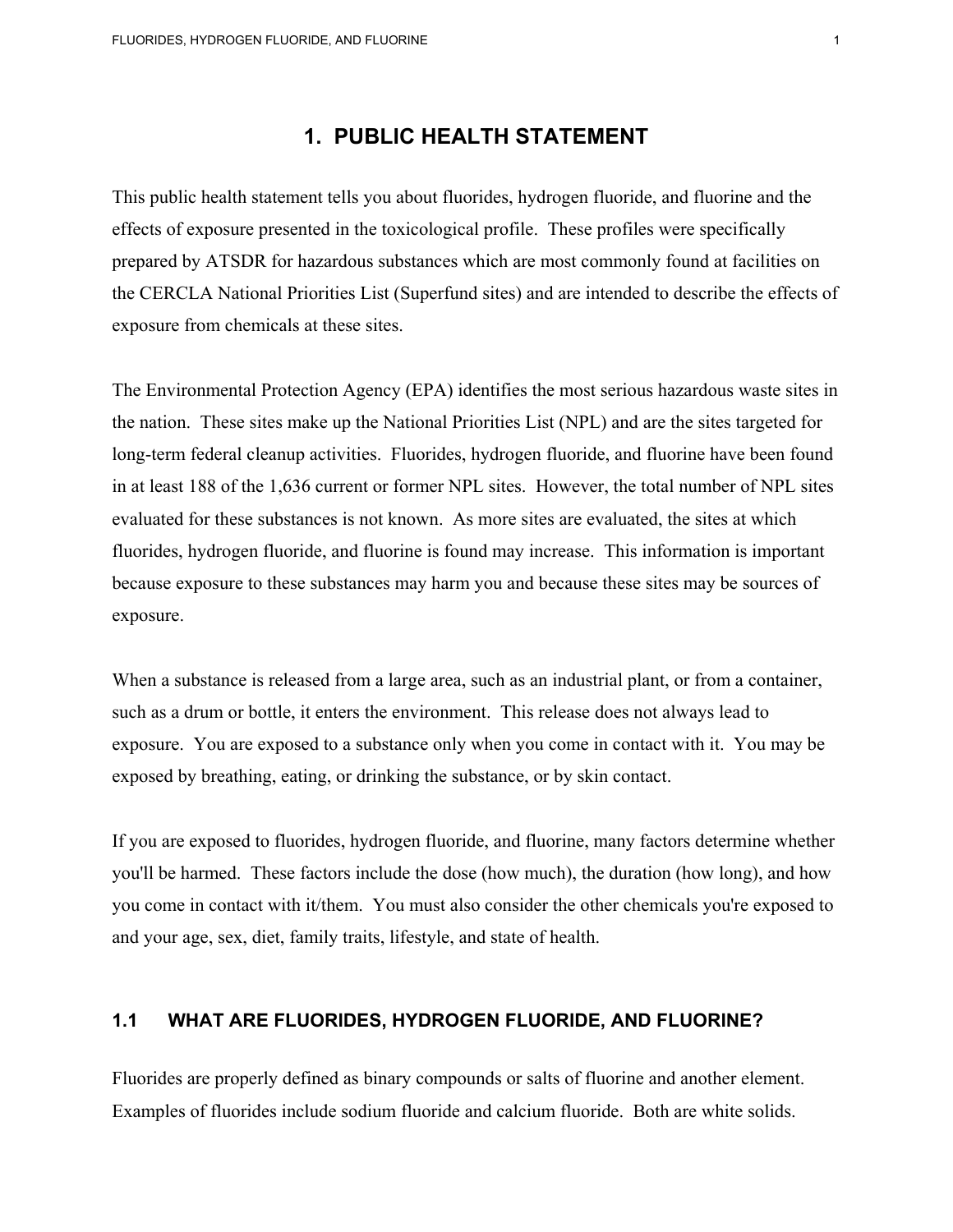Sodium fluoride readily dissolves in water, but calcium fluoride does not. Sodium fluoride is often added to drinking water supplies and to a variety of dental products, including toothpastes and mouth rinses to prevent dental cavities. Other fluoride compounds that are commonly used for water fluoridation are fluorosilicic acid and sodium fluorosilicate. Calcium fluoride is the compound in the common minerals fluorite and fluorspar. Fluorspar is the mineral from which hydrogen fluoride is produced. It is also used in the production of glass and enamel and in the steel industry. In this profile, we will often use the term "fluoride" to include substances that contain the element fluorine. The reason for this is that we generally measure the amount of fluorine in a substance rather than the amount of a particular fluorine compound.

Fluorine is a naturally occurring, widely distributed element and a member of the halogen family, which includes chlorine, bromine, and iodine. However, the elemental form of fluorine, a pale yellow-green, irritating gas with a sharp odor, is so chemically reactive that it rarely occurs naturally in the elemental state. Fluorine occurs in ionic forms, or combined with other chemicals in minerals like fluorspar, fluorapatite, and cryolite, and other compounds. (Ions are atoms, collections of atoms, or molecules containing a positive or negative electric charge.) Fluorine gas reacts with most organic and inorganic substances; with metals, it forms fluorides and with water, it forms hydrofluoric acid. Fluorine gas is primarily used to make certain chemical compounds, the most important of which is uranium hexafluoride, used in separating isotopes of uranium for use in nuclear reactors and nuclear weapons.

Hydrogen fluoride is a colorless, corrosive gas or liquid (it boils at 19.5 °C) that is made up of a hydrogen atom and a fluorine atom. It fumes strongly, readily dissolves in water, and both the liquid and vapor will cause severe burns upon contact. The dissolved form is called hydrofluoric acid. It is known for its ability to etch glass. Commercially, hydrogen fluoride is the most important fluorine compound. Its largest use is in the manufacture of fluorocarbons, which are used as refrigerants, solvents, and aerosols.

For more information on the chemical properties of fluorides, hydrogen fluoride, and fluorine, and their production and use, see Chapters 4 and 5.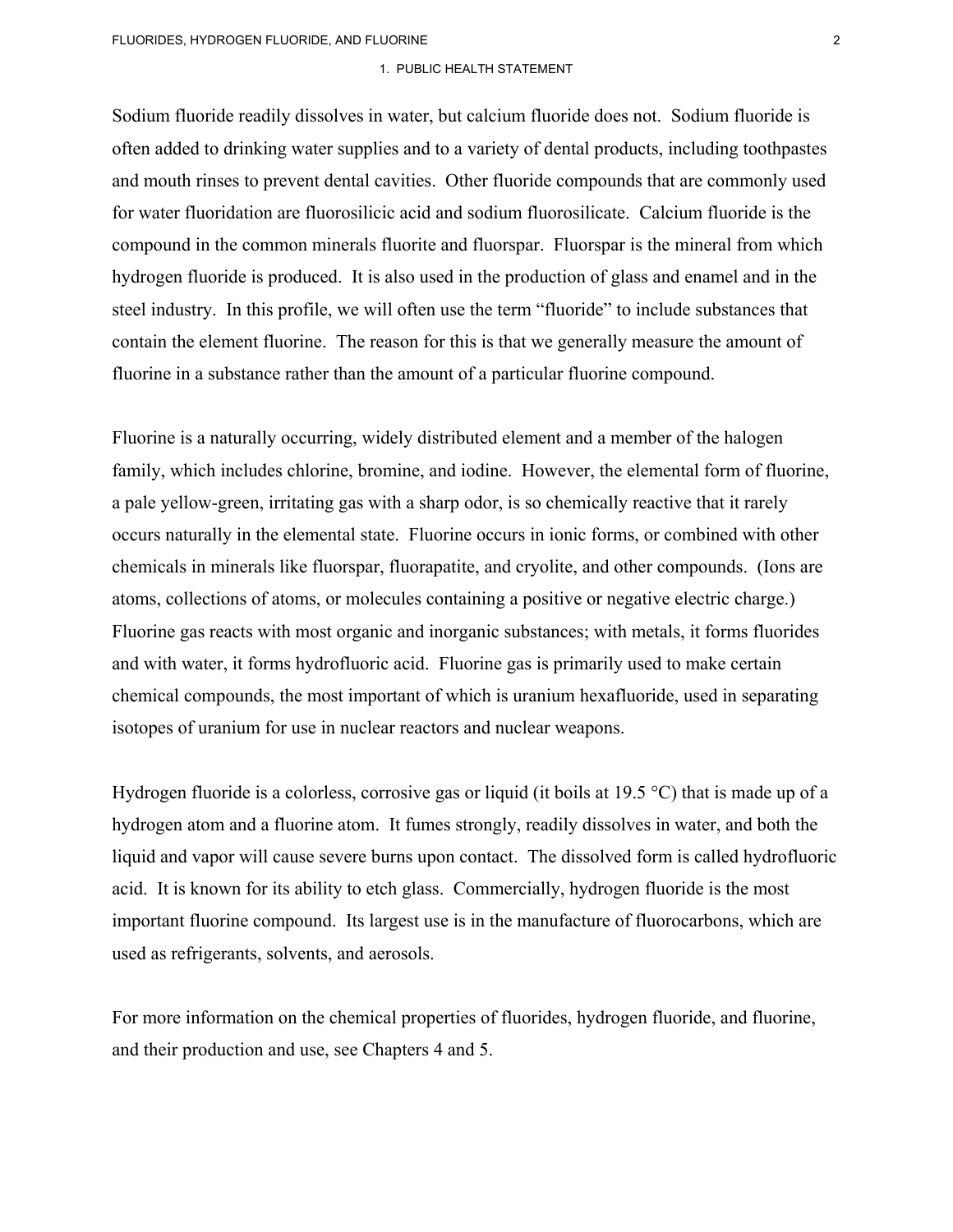## **1.2 WHAT HAPPENS TO FLUORIDES, HYDROGEN FLUORIDE, AND FLUORINE WHEN THEY ENTER THE ENVIRONMENT?**

Fluorides occur naturally in the earth's crust where they are found in rocks, coal, clay, and soil. They are released into the air in wind-blown soil. Hydrogen fluoride is released to the air from fluoride-containing substances, including coal, minerals, and clays, when they are heated to high temperatures. This may occur in coal-fired power plants; aluminum smelters; phosphate fertilizer plants; glass, brick, and tile works; and plastics factories. These facilities may also release fluorides attached to particles. The biggest natural source of hydrogen fluoride and other fluorides released to the air is volcanic eruptions.

Fluorine cannot be destroyed in the environment; it can only change its form. Fluorides released into the atmosphere from volcanoes, power plants, and other high temperature processes are usually hydrogen fluoride gas or attached to very small particles. Fluorides contained in windblown soil are generally found in larger particles. These particles settle to the ground or are washed out of the air by rain. Fluorides that are attached to very small particles may stay in the air for many days. Hydrogen fluoride gas will be absorbed by rain and into clouds and fog to form aqueous hydrofluoric acid, which will fall to the ground mainly in precipitation. The fluorides released into air will eventually fall on land or water.

In water, fluorides associate with various elements present in the water, mainly with aluminum in freshwater and calcium and magnesium in seawater, and settle into the sediment where they are strongly attached to sediment particles. When deposited on land, fluorides are strongly retained by soil, forming strong associations with soil components. Leaching removes only a small amount of fluorides from soils. Fluorides may be taken up from soil and accumulate in plants, or they may be deposited on the upper parts of the plants in dust. The amount of fluoride taken up by plants depends on the type of plant, the nature of the soil, and the amount and form of fluoride in the soil. Tea plants are known to accumulate fluoride in their leaves. Animals that eat fluoride-containing plants may accumulate fluoride. However, the fluoride accumulates primarily in the bones or shell rather than in edible meat.

For more information about what happens to fluorides in the environment, see Chapter 6.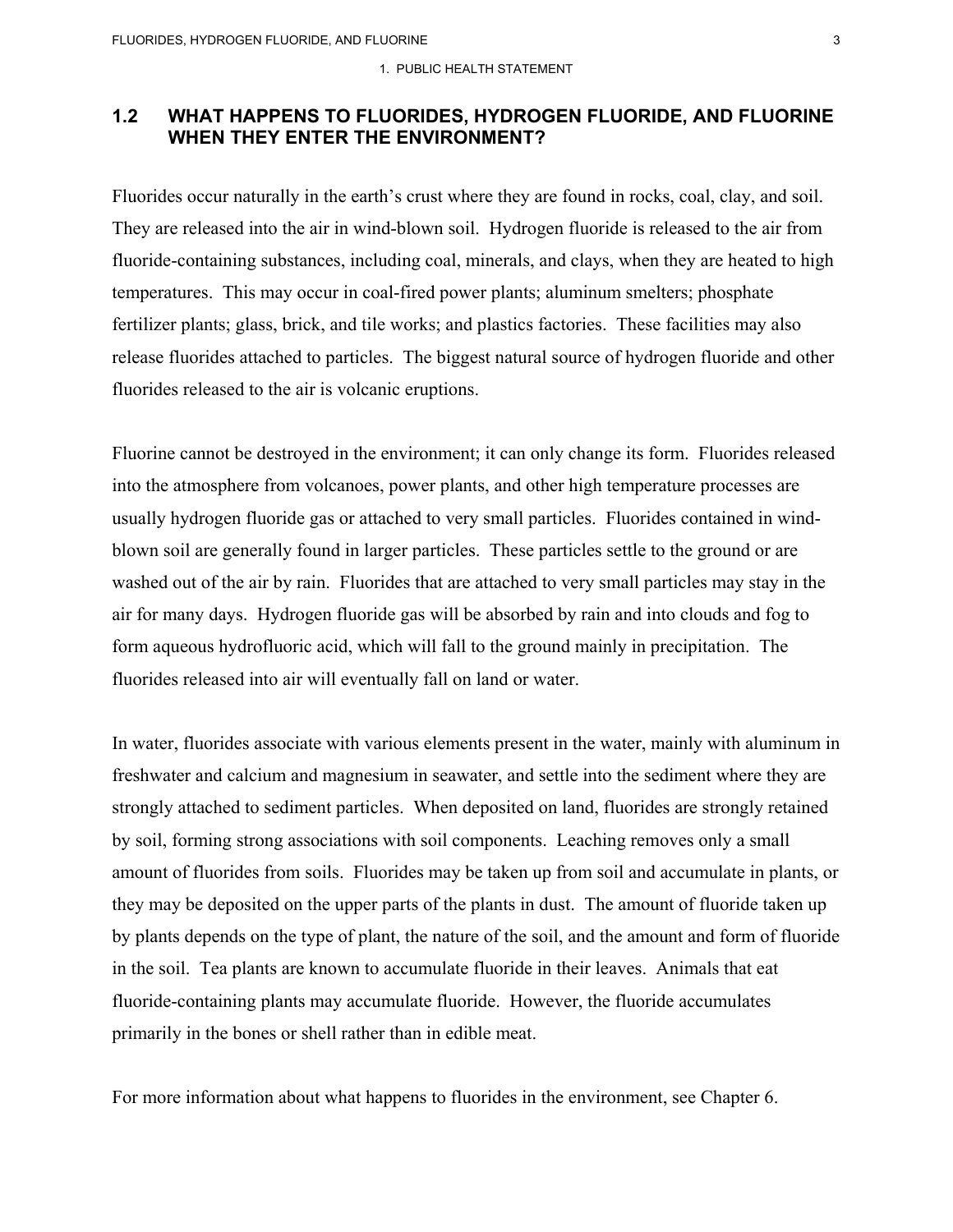# **1.3 HOW MIGHT I BE EXPOSED TO FLUORIDES, HYDROGEN FLUORIDE, AND FLUORINE?**

Fluoride is a natural component of the earth's crust and soil. Small amounts of fluorides are present in water, air, plants, and animals. You may be exposed to small amounts of fluoride by breathing air, drinking water, and eating food. In particular, fluorides are frequently added to drinking water supplies at approximately 1 part of fluoride per million parts of water (ppm) and to toothpaste and mouth rinses to prevent dental decay. Analytical methods used by scientists to determine the levels of fluoride in the environment generally do not determine the specific form of fluoride present. Therefore, we do not always know the form of fluoride that a person may be exposed to. Similarly, we do not know what forms of fluoride are present at hazardous waste sites. Some forms of fluoride may be insoluble or so tightly attached to particles or embedded in minerals that they are not taken up by plants or animals.

Fluorides are normally found in very small amounts in the air. Levels measured in areas around cities are usually less than 1 microgram (one millionth of a gram) of fluoride per cubic meter  $(\mu g/m^3)$  of air. Rural areas have even lower levels. The amount of fluoride that you breathe in a day is much less than what you consume in food and water. You may breathe in higher levels of fluoride in areas near coal-fired power plants or fluoride-related industries (e.g., aluminum smelters, phosphorus fertilizer plants) or near hazardous waste sites.

Levels of fluorides in surface water average about 0.2 parts of fluoride per million parts of water (ppm). Levels of fluorides in well water generally range from 0.02 to 1.5 ppm, but often exceed 1.5 ppm in parts of the southwest United States. Many communities fluoridate their water supplies; the recommended level of fluoride is around 1 ppm. In the United States, approximately 15,000 water systems serving about 162 million people are fluoridated in the optimal range of 0.7–1.2 ppm, either occurring naturally or through adjustment. Persons living in non-fluoridated areas may receive water exposure through beverages and foods processed in fluoridated areas. You will be exposed to fluorides in the water that you drink or in beverages prepared with fluoridated water.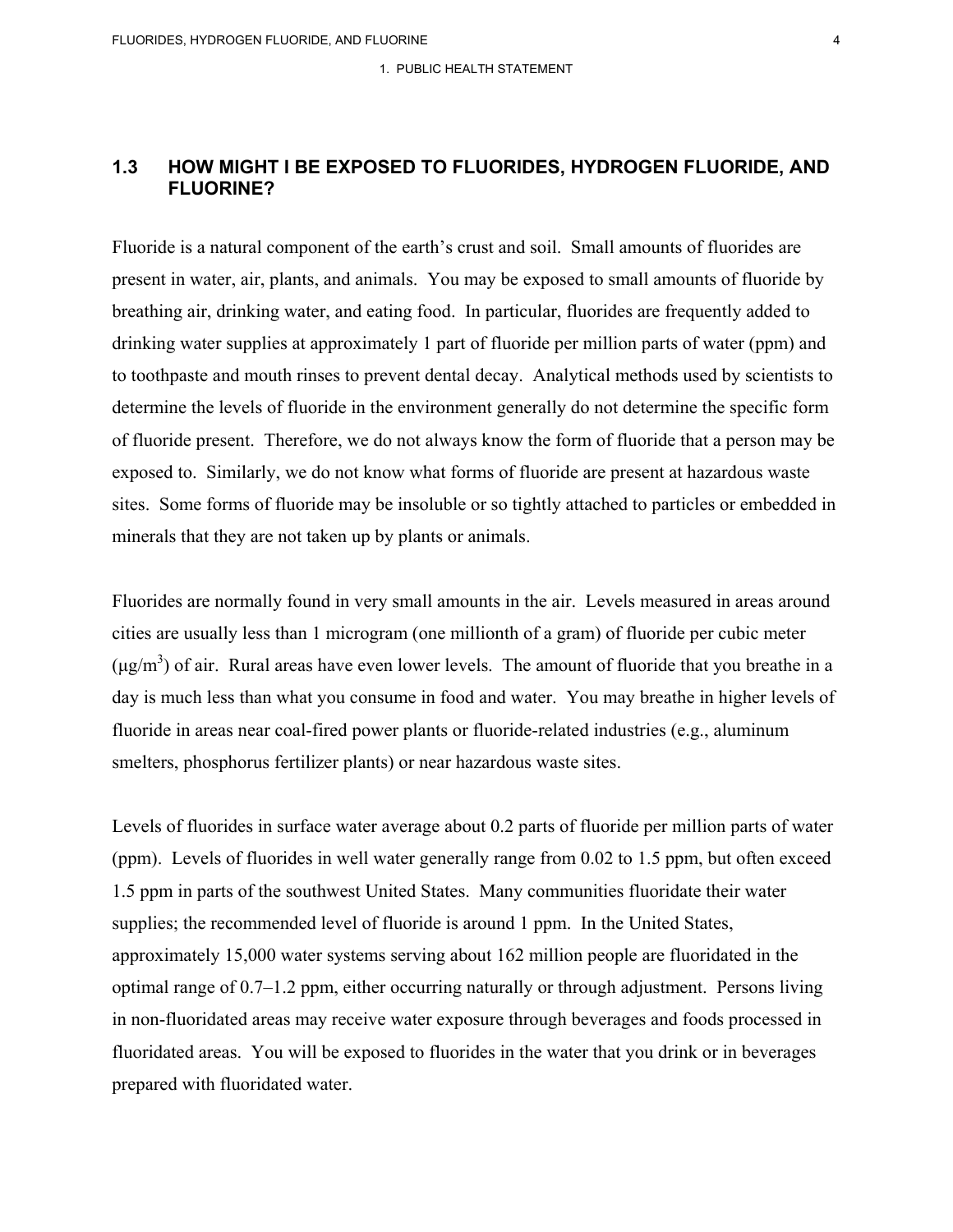The concentration of fluorides in soils is usually between 200 and 300 ppm. However, levels may be higher in areas containing fluoride-containing mineral deposits. Higher levels may also occur where phosphate fertilizers are used, where coal-fired power plants or fluoride-releasing industries are located, or in the vicinity of hazardous waste sites. You may be exposed to fluorides through dermal contact with these soils.

You may also be exposed to fluorides in your diet. While food generally contains low levels of fluoride, food grown in areas where soils have high amounts of fluorides or where phosphate fertilizers are used may have higher levels of fluorides. Tea and some seafoods have been found to have high levels of fluorides. The average daily fluoride intake by adults from food and water is estimated to be 1 milligram (mg) if you live in a community with  $\leq 0.7$  ppm in your water, and about 2.7 mg if you have fluoridated water. You can contact your local water system to determine the level of fluoride in your drinking water or refer to the annual Consumer Confidence Report furnished by your water system operators. You may also be exposed to fluoride in dental products, such as toothpastes, fluoride gels, and fluoride rinses. Dental products used in the home such as toothpastes, rinses, and topically applied gels contain high concentrations of fluoride (range 230–12,300 ppm) and are not intended to be ingested. The most commonly used dental products, toothpastes, contain 900–1,100 ppm fluoride (ca. 0.10%), most often as sodium fluoride. If you swallow these products, you will be exposed to higher levels of fluoride. Swallowing toothpaste can account for a large percentage of the fluoride to which a child <8 years of age might be exposed The Food and Drug Administration requires that toothpaste tubes be labeled with instructions to minimize ingestion of fluoride by children including the use of a "pea-sized" amount of paste and parental supervision of brushing.

You may also be exposed to higher levels of fluoride if you work in industries where fluoridecontaining substances are used, most notably in the electronics industry where hydrogen fluoride may be used to etch glass in TV picture tubes or to clean silicon chips and in aluminum and phosphate fertilizer plants. Exposure will primarily result from breathing in hydrogen fluoride or fluoride-containing dust. Exposure will be reduced if exhaust systems or protective masks are used in the workplace.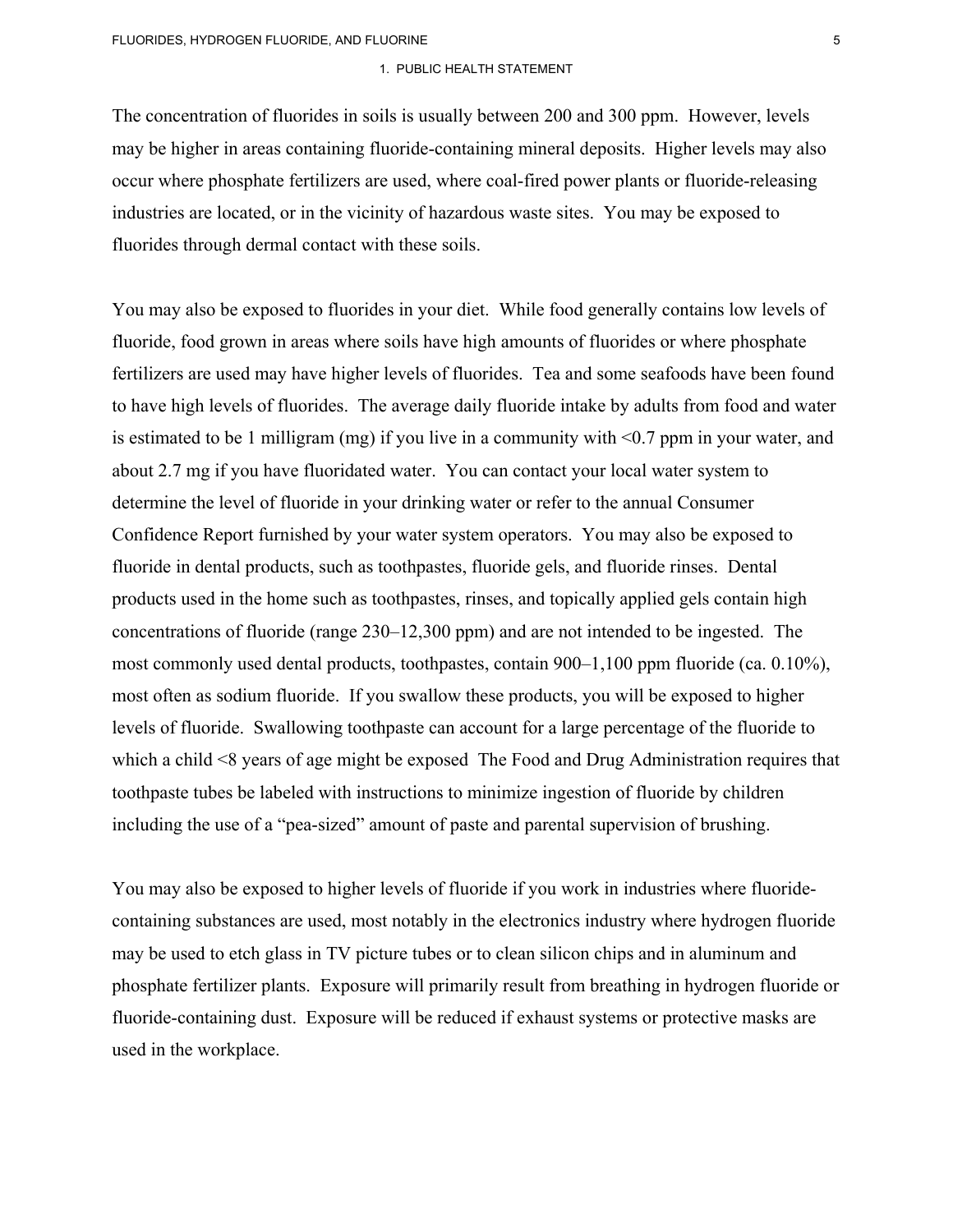For more information on how you can be exposed to fluorides, hydrogen fluoride, or fluorine, see Chapter 6.

# **1.4 HOW CAN FLUORIDES, HYDROGEN FLUORIDE, AND FLUORINE ENTER AND LEAVE MY BODY?**

Generally, most of the fluoride in food or water that you swallow enters your bloodstream quickly through the digestive tract. However, the amount that enters your bloodstream also depends on factors such as how much of the fluoride you swallowed, how well the fluoride dissolves in water, whether you ate or drank recently, and what you ate or drank. Factors such as age and health status affect what happens to the fluoride ion once it is in your body. After entering your body, about half of the fluoride leaves the body quickly in urine, usually within 24 hours unless large amounts (20 mg or more, which is the amount in 20 or more liters of optimally fluoridated water) are ingested. Most of the fluoride ion that stays in your body is stored in your bones and teeth.

When you breathe in air containing hydrogen fluoride or fluoride dusts, it enters your bloodstream quickly through your lungs. When hydrofluoric acid touches skin, most of it can quickly pass through the skin into the blood. How much of it enters your bloodstream depends on how concentrated the hydrofluoric acid is and how long it stays on your skin. Almost all of the fluoride that enters the body in these ways is quickly removed from the body in the urine, but some is stored in your bones and teeth.

When you breathe in air containing fluorine, fluoride can enter your bloodstream through your lungs, but it is not known how quickly this happens. Much of the fluoride leaves your body in urine, but some is stored in your bones and teeth. Exposure to fluorine gas is uncommon, except in industrial settings.

For more information on how fluorides, hydrogen fluoride, and fluorine enter and leave your body, see Chapter 3.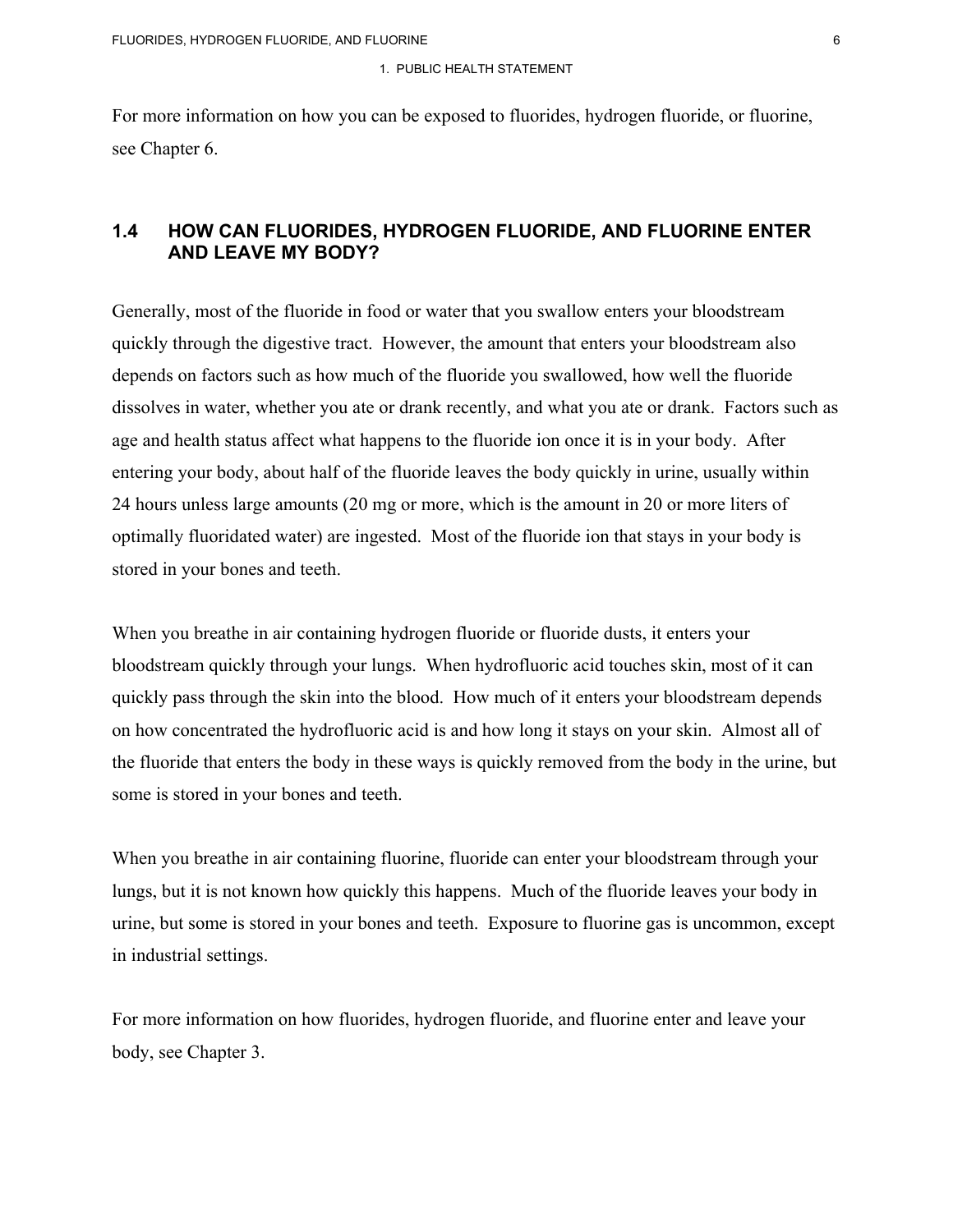## **1.5 HOW CAN FLUORIDES, HYDROGEN FLUORIDE, AND FLUORINE AFFECT MY HEALTH?**

To protect the public from the harmful effects of toxic chemicals and to find ways to treat people who have been harmed, scientists use many tests.

One way to see if a chemical will hurt people is to learn how the chemical is absorbed, used, and released by the body; for some chemicals, animal testing may be necessary. Animal testing may also be used to identify health effects such as cancer or birth defects. Without laboratory animals, scientists would lose a basic method to get information needed to make wise decisions to protect public health. Scientists have the responsibility to treat research animals with care and compassion. Laws today protect the welfare of research animals, and scientists must comply with strict animal care guidelines and must be recertified regularly with training in updated and new guidelines.

*Fluorides.* Several medicines that contain fluoride are used for treating skin diseases (e.g., flucytosine, an antifungal) and some cancers (e.g., fluorouracil, an antimetabolite).

Small amounts of fluoride are added to toothpaste or drinking water to help prevent dental decay. However, exposure to higher levels of fluoride may harm your health. Skeletal fluorosis can be caused by eating, drinking, or breathing very large amounts of fluorides. This disease only occurs after long-term exposures and can cause denser bones, joint pain, and a limited range of joint movement. In the most severe cases, the spine is completely rigid. Skeletal fluorosis is extremely rare in the United States; it has occurred in some people consuming greater than 30 times the amount of fluoride typically found in fluoridated water. It is more common in places where people do not get proper nutrition. At fluoride levels 5 times greater than levels typically found in fluoridated water, fluoride can result in denser bones. However, these bones are often more brittle or fragile than normal bone and there is an increased risk of older men and women breaking a bone. Some studies have also found a higher risk of bone fractures in older men and women at fluoride levels typically found in fluoridated water. However, other studies have not found an effect at this fluoride dose. If you eat large amounts of sodium fluoride at one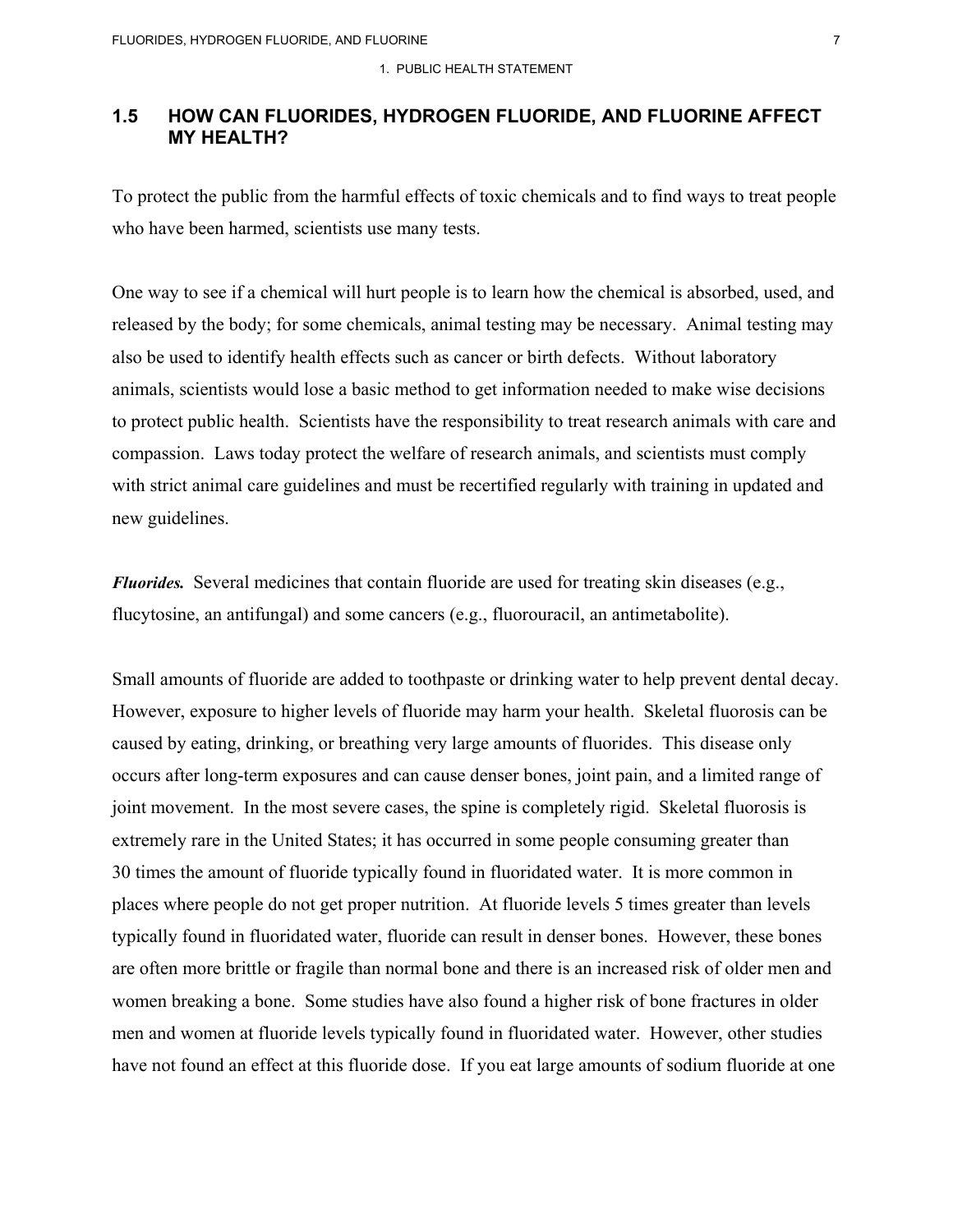time, it can cause stomachaches, vomiting, and diarrhea. Extremely large amounts can cause death by affecting your heart.

We do not know if eating, drinking, or breathing fluoride can cause reproductive effects in humans. Reproductive effects, such as decreased fertility and sperm and testes damage, have been seen in laboratory animals at extremely high doses (more than 100 times higher than levels found in fluoridated water). However, other studies have not found any reproductive effects in laboratory animals.

A number of studies have been done to assess whether there is an association between fluoride and cancer in people who live in areas with fluoridated water or naturally high levels of fluoride in drinking water, or people who work in jobs where they may be exposed to fluorides. Most studies have not found any association between fluoride and cancer in people. A study in rats and mice found that a small number of male rats developed bone cancer after drinking water with high levels of fluoride in it throughout their lives. This was considered equivocal evidence that fluoride causes cancer in male rats. Fluoride did not cause cancer in mice or female rats. Another study found no evidence that even higher doses of fluoride caused cancer in rats. Both animal studies had problems that limited their usefulness in showing whether fluoride can cause cancer in humans. The International Agency for Research on Cancer (IARC) has determined that the carcinogenicity of fluoride to humans is not classifiable.

*Hydrogen Fluoride.* Hydrogen fluoride is also a very irritating gas. Hydrogen fluoride is not as dangerous as fluorine, but large amounts of it can also cause death. People breathing hydrogen fluoride have complained of eye, nose, and skin irritation. Breathing in a large amount of hydrogen fluoride with air can also harm the lungs and heart. Kidney and testes damage have been observed in animals breathing hydrogen fluoride.

Hydrofluoric acid is dangerous to humans because it can burn the eyes and skin. The initial exposure to hydrofluoric acid may not look like a typical acid burn. Skin may only appear red and may not be painful at first. Damage to skin may happen over several hours or days, and deep, painful wounds may develop. When not treated properly, serious skin damage and tissue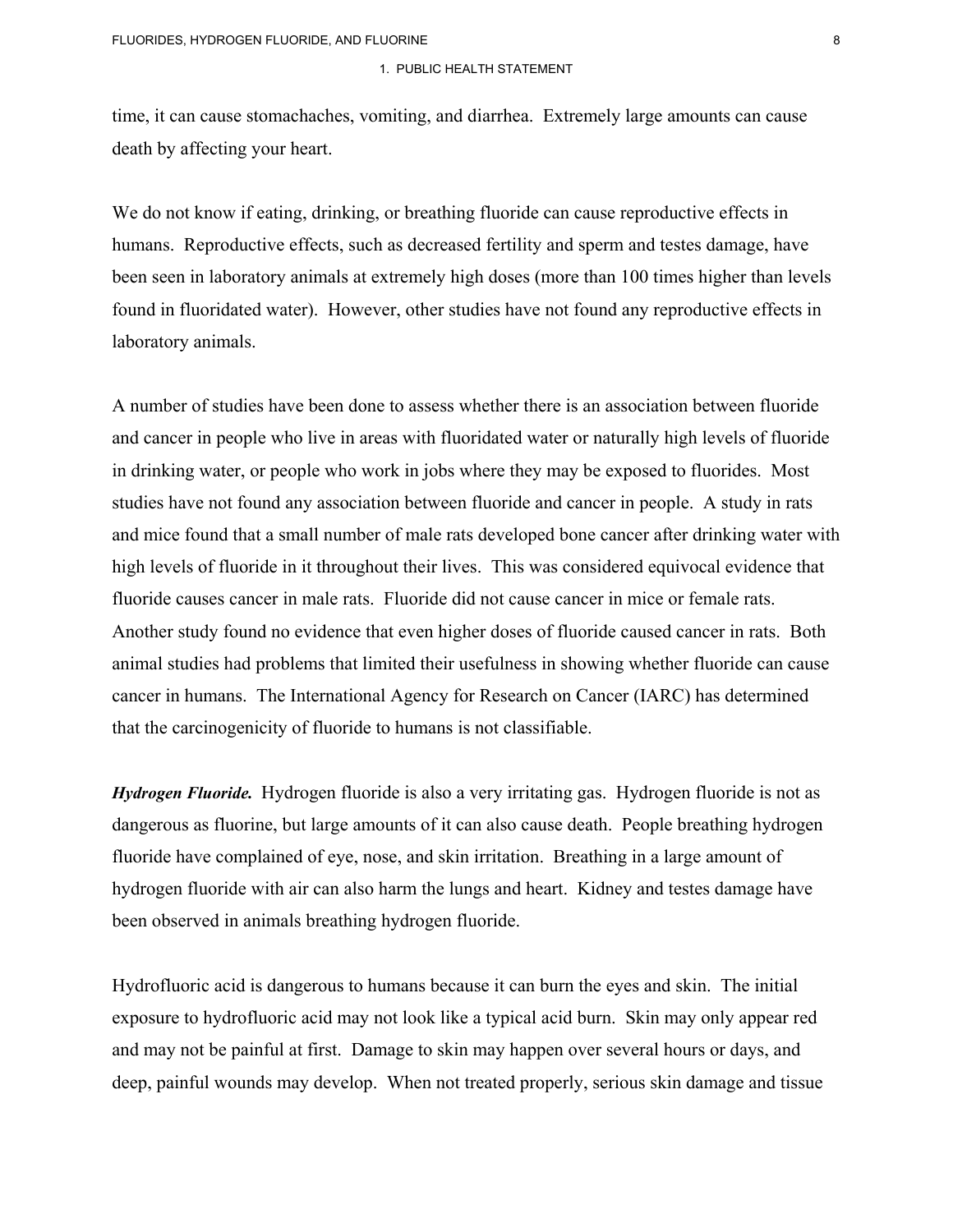loss can occur. In the worst cases, getting a large amount of hydrofluoric acid on your skin can lead to death caused by the fluoride affecting your lungs or heart.

*Fluorine.* Fluorine gas is very irritating and very dangerous to the eyes, skin, and lungs. Fluorine gas at low concentrations makes your eyes and nose hurt. At higher concentrations, it becomes hard to breathe. Exposure to high concentrations of fluorine can cause death due to lung damage.

For more information on the health effects of fluorides, hydrogen fluoride, and fluorine, see Chapter 3. For more information on fluoride and dental caries, see Appendix D.

### **1.6 HOW CAN FLUORIDES, HYDROGEN FLUORIDE, AND FLUORINE AFFECT CHILDREN?**

This section discusses potential health effects from exposures during the period from conception to maturity at 18 years of age in humans.

When used appropriately, fluoride is effective in preventing and controlling dental caries. Drinking or eating excessive fluoride during the time teeth are being formed can cause visible changes in teeth. The condition is called dental fluorosis. The changes increase in severity with increasing levels of fluoride. Dental fluorosis develops only while the teeth are forming in the jaw and before they erupt into the mouth (age <8 years). After the teeth have developed and erupted, they cannot become fluorosed. Most enamel fluorosis seen today is of the mildest form, in which there are a few almost invisible white spots on the teeth. In moderate cases, there are large white spots on the teeth (mottled teeth), and some brown spots. In severe cases, the teeth are pitted and are fragile, and sometimes the teeth can break. The appearance of affected teeth is not identical for all children exposed to the same level of fluoride in the drinking water. Exposure to fluoride from other sources, such as fluoride tablets or rinses, may account for these differences. In general, some children who drink water with 1 ppm fluoride may get a few small spots or slight discolorations on their teeth. Some children who drink water with 4 ppm fluoride in it for long periods before their permanent teeth are in place may develop a more severe form of dental fluorosis.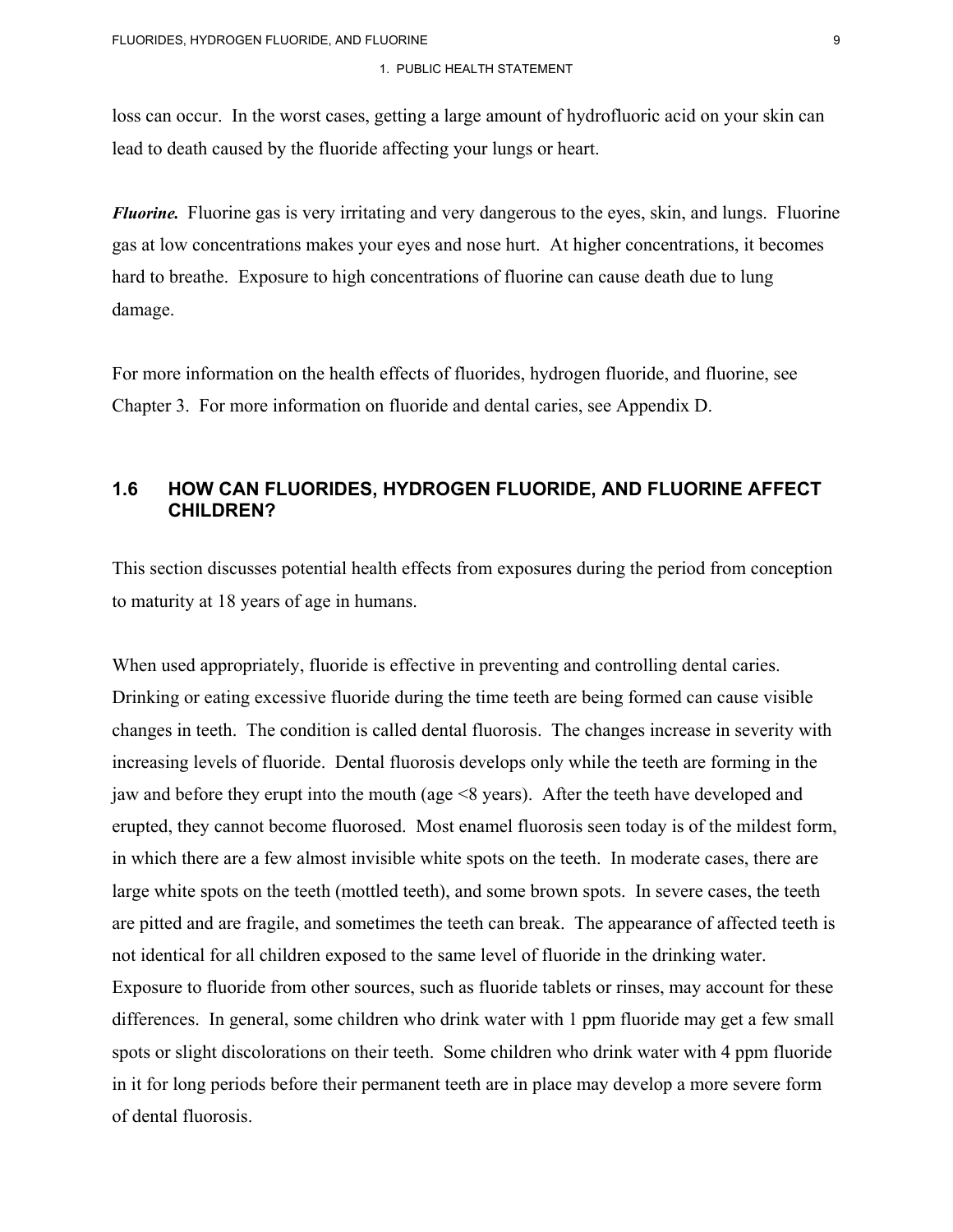Fluoride can cross the placenta from the mother's blood to the developing fetus. Only a very small portion of fluoride ingested by women is transferred to a child through breast milk. Several human studies found an increase in birth defects or lower IQ scores in children living in areas with very high levels of fluoride in the drinking water. Those studies did not adequately access other factors that could have contributed to the effects. Another study did not find birth defects in children living in areas with low levels of fluoride. Birth defects have not been found in most studies of laboratory animals.

# **1.7 HOW CAN FAMILIES REDUCE THE RISK OF EXPOSURE TO FLUORIDES, HYDROGEN FLUORIDE, AND FLUORINE?**

If your doctor finds that you have been exposed to significant amounts of fluorides, hydrogen fluoride, and fluorine, ask whether your children might also be exposed. Your doctor might need to ask your state health department to investigate.

It is unlikely that the general population would be exposed to fluorine gas or hydrogen fluoride. Because fluorides are found naturally in the environment, we cannot avoid being exposed to them. Some areas of the United States, such as the Southwest, naturally have high levels of fluorides in well water. There has been an increase in the cosmetic condition of tooth enamel fluorosis in children in both fluoridated and non-fluoridated communities. Ask your health department whether your area has naturally high levels of fluorides in the drinking water. If you live in such an area, you should use bottled drinking water and consult your dentist for guidance on the need for appropriate alternative fluoride supplements.

These areas may also contain high levels of fluorides in soil. A few hazardous waste sites may contain high levels of fluorides in soil. By limiting your contact with such soil (for example, reducing recreational activities that raise dust), you would reduce your family's exposure to fluoride. Some children eat a lot of dirt. You should prevent your children from eating dirt. You should discourage your children from putting their hands or objects in their mouths or engaging in other hand-to-mouth activity. Make sure they wash their hands frequently and always before eating.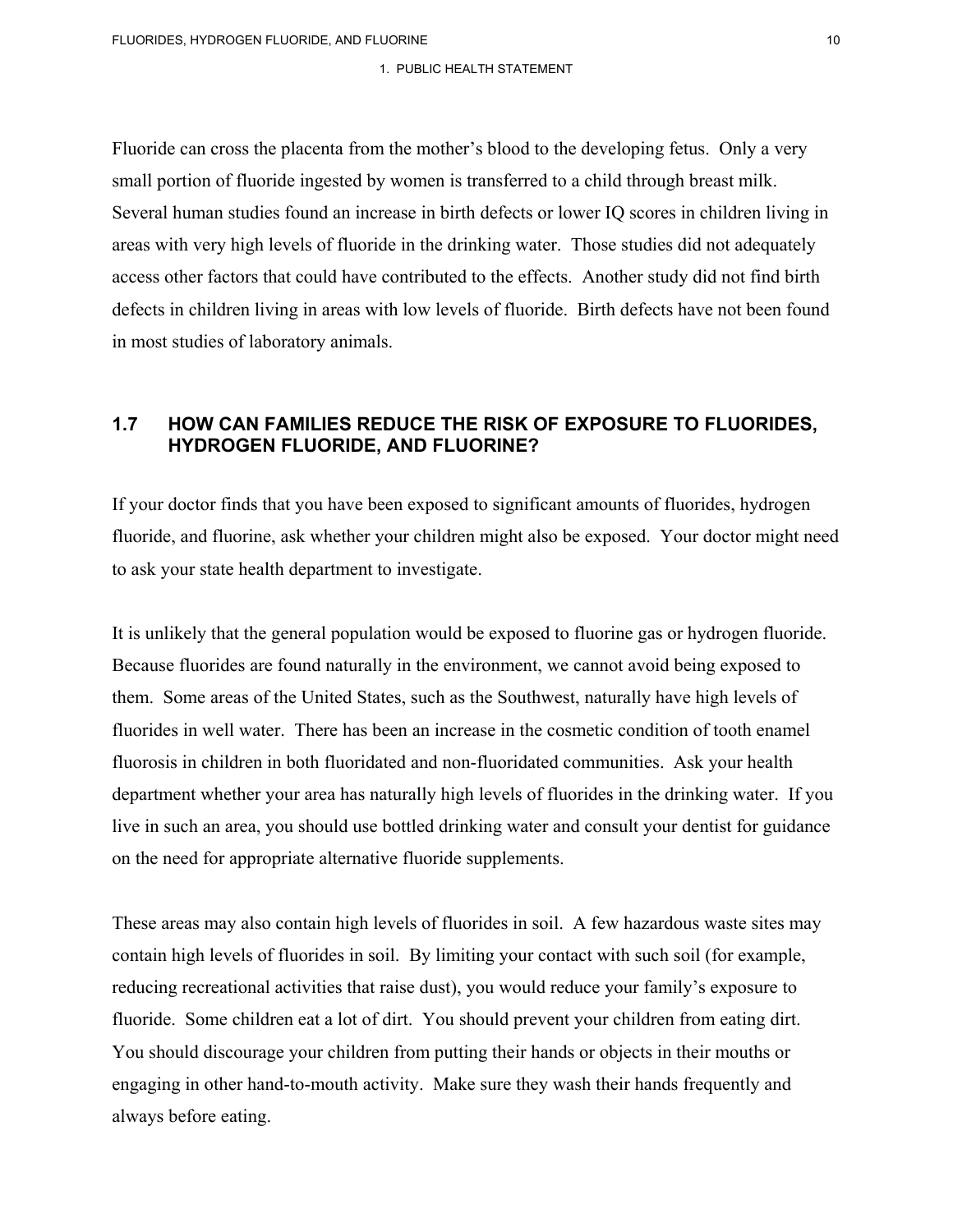If you work in a phosphate fertilizer plant or other industry that uses minerals high in fluorides, it is sometimes possible to carry fluorides home from work on your clothing, skin, hair, tools, or other objects removed from the workplace. You may contaminate your car, home, or other locations outside work where children might be exposed to fluoride-containing dust. Your occupational health and safety officer at work can and should tell you whether the chemicals that you work with are likely to be carried home on your clothes, body, or tools as well as whether you should be showering and changing clothes before you leave work, storing your street clothes in a separate area of the workplace, or laundering your work clothes at home separately from other clothes.

Children may be exposed to high levels of fluorides if they swallow dental products containing fluoridated toothpaste, gels, or rinses. Swallowing toothpaste can account for a large percentage of the fluoride to which a small child might be exposed. You should teach your children not to swallow these products. For children under age 8, parents should supervise brushing and place, at most, a small pea size dab of toothpaste on the brush.

# **1.8 IS THERE A MEDICAL TEST TO DETERMINE WHETHER I HAVE BEEN EXPOSED TO FLUORIDES, HYDROGEN FLUORIDE, AND FLUORINE?**

Urine and blood samples can be analyzed to find out if you have been exposed to fluorides. The fluoride level in the sample is compared with the level of fluoride usually found in urine or blood. This will show if a person has been exposed recently to higher-than-normal levels of fluorides. However, this test cannot be used to predict any specific health effects that may occur after fluoride exposure. The test must be performed soon after exposure because fluoride that is not stored in the bones leaves the body within a few days. This test can be done at most laboratories that test for chemical exposure. Bone sampling can be done in special cases to measure long-term exposure to fluorides. Because fluorides, hydrogen fluoride, and fluorine all enter the body as fluoride, these tests cannot distinguish among exposure to these different chemicals.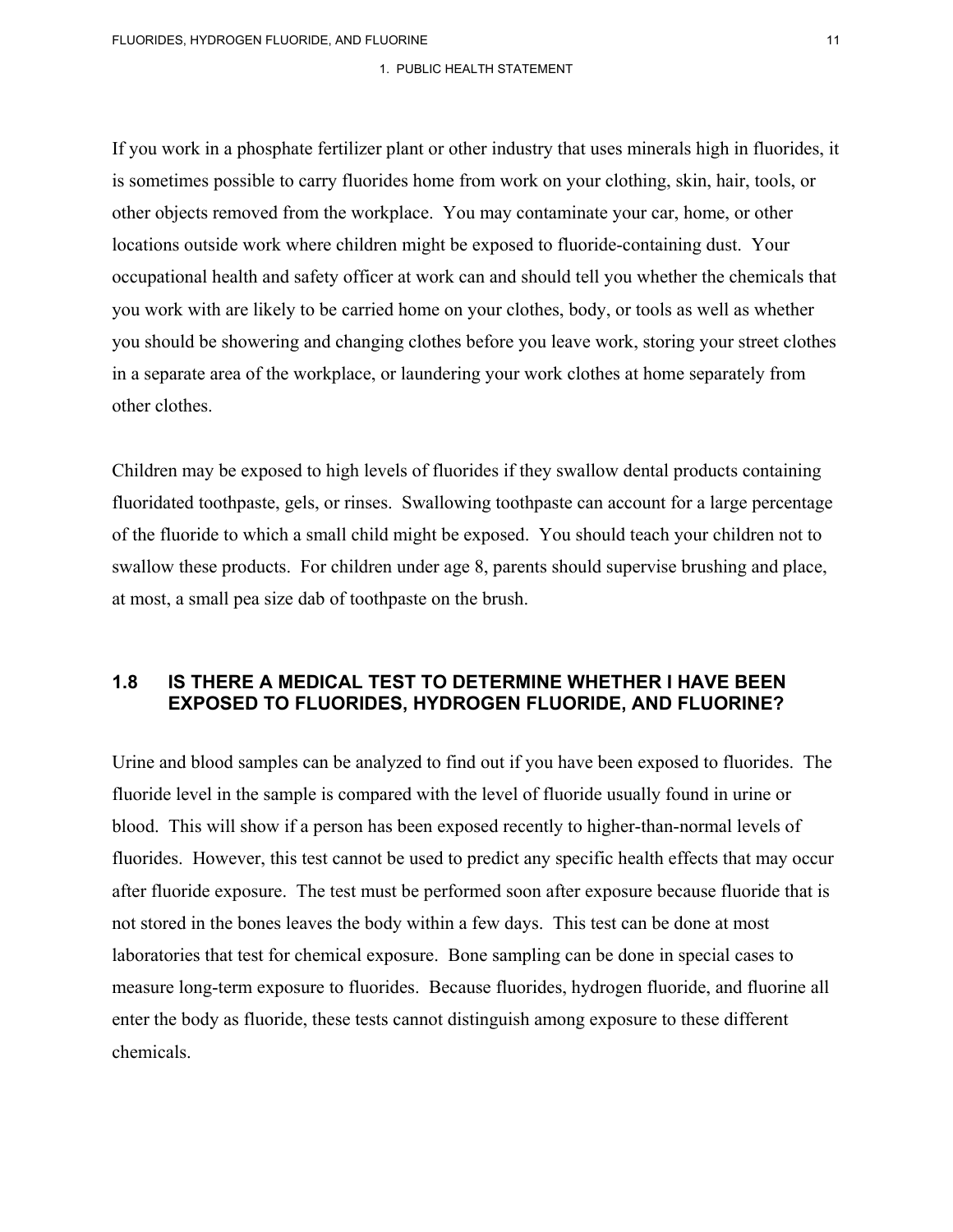For more information on medical tests to determine exposure to fluorides, hydrogen fluoride, and fluorine, see Chapters 3 and 6.

# **1.9 WHAT RECOMMENDATIONS HAS THE FEDERAL GOVERNMENT MADE TO PROTECT HUMAN HEALTH?**

The federal government develops regulations and recommendations to protect public health. Regulations can be enforced by law. Federal agencies that develop regulations for toxic substances include the Environmental Protection Agency (EPA), the Occupational Safety and Health Administration (OSHA), and the Food and Drug Administration (FDA). Recommendations provide valuable guidelines to protect public health but cannot be enforced by law. Federal organizations that develop recommendations for toxic substances include the Agency for Toxic Substances and Disease Registry (ATSDR) and the National Institute for Occupational Safety and Health (NIOSH).

Regulations and recommendations can be expressed in not-to-exceed levels in air, water, soil, or food that are usually based on levels that affect animals; then they are adjusted to help protect people. Sometimes these not-to-exceed levels differ among federal organizations because of different exposure times (an 8-hour workday or a 24-hour day), the use of different animal studies, or other factors.

Recommendations and regulations are also periodically updated as more information becomes available. For the most current information, check with the federal agency or organization that provides it. Some regulations and recommendations for fluorides, hydrogen fluoride, and fluorine include the following:

Sodium fluoride, hydrogen fluoride, and fluorine have been named hazardous substances by the EPA. The federal government has set regulatory standards and guidelines to protect workers from the possible health effects of fluorides, hydrogen fluoride, and fluorine in air. OSHA has set a legally enforceable limit of 0.2 milligrams per cubic meter (mg/m<sup>3</sup>) for fluorine, 2.0 mg/m<sup>3</sup> for hydrogen fluoride, and 2.5 mg/m<sup>3</sup> for fluoride in workroom air to protect workers during an 8-hour shift over a 40-hour work week. NIOSH recommends air levels of 0.2 mg/m<sup>3</sup> for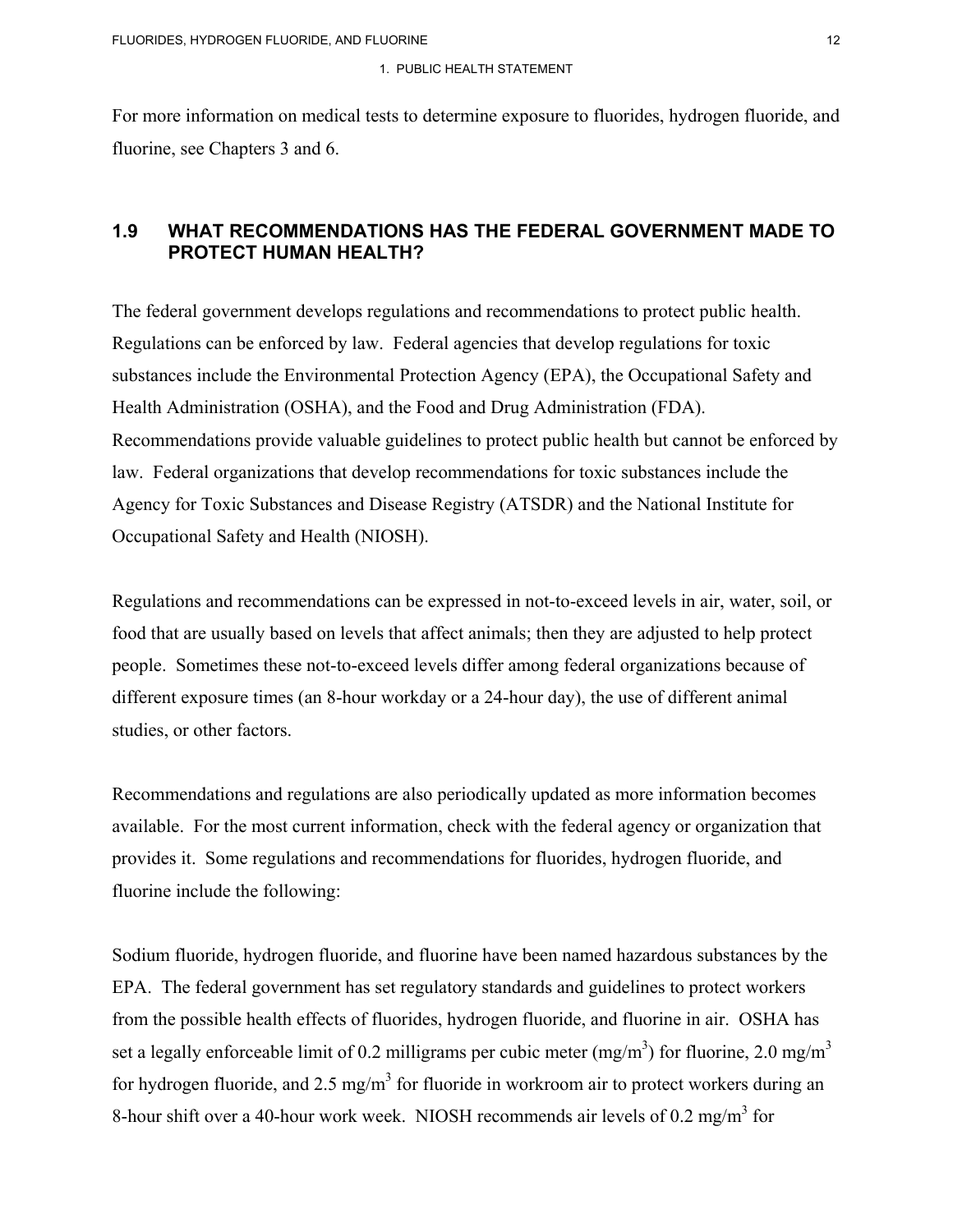fluorine, 2.5 mg/m<sup>3</sup> for hydrogen fluoride, and 2.5 mg/m<sup>3</sup> for sodium fluoride in workroom air to protect workers during an 8-hour shift over a 40-hour work week.

The federal government has also set regulatory standards and guidelines to protect the public from the possible health effects of fluoride in drinking water. EPA determined that the maximum amount of fluoride allowed in drinking water is 4.0 milligrams per liter (mg/L).

For the prevention of dental decay, the Public Health Service (PHS) has, since 1962, recommended that public water supplies contain fluoride at concentrations between 0.7 and 1.2 mg/L. PHS scientists representing the National Institutes of Health, the Centers for Disease Control and Prevention, the FDA, ATSDR, and other government agencies conducted an extensive examination of the worldwide biomedical literature on the public health risks and benefits of fluoride in 1991. The PHS report stated that fluoride in the drinking water substantially reduces tooth decay.

For more information on recommendations regarding exposure to fluorides, hydrogen fluoride, and fluorine, see Chapter 8.

# **1.10 WHERE CAN I GET MORE INFORMATION?**

If you have any more questions or concerns, please contact your community or state health or environmental quality department or

> Agency for Toxic Substances and Disease Registry Division of Toxicology 1600 Clifton Road NE Mailstop E-29 Atlanta, GA 30333

\* Information line and technical assistance

 Phone: 1-888-42-ATSDR (1-888-422-8737) Fax: 1-404-498-0057